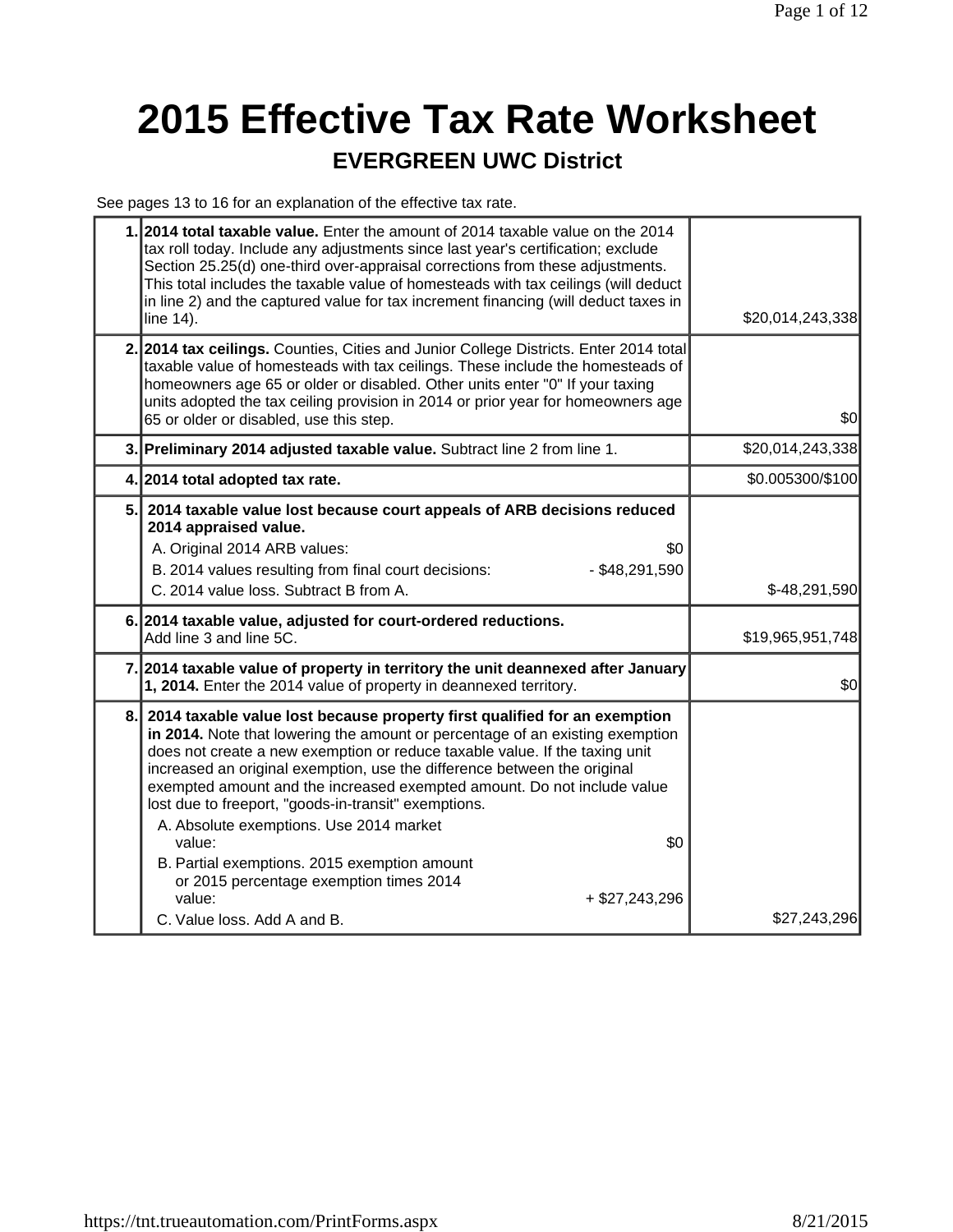## **2015 Effective Tax Rate Worksheet (continued) EVERGREEN UWC District**

| 9.1 | 2014 taxable value lost because property first qualified for agricultural<br>appraisal (1-d or 1-d-1), timber appraisal, recreational/scenic appraisal or<br>public access airport special appraisal in 2015. Use only those properties<br>that first qualified in 2015; do not use properties that qualified in 2014.<br>A. 2014 market value:<br>\$2,754,932                                                                                           |                  |
|-----|----------------------------------------------------------------------------------------------------------------------------------------------------------------------------------------------------------------------------------------------------------------------------------------------------------------------------------------------------------------------------------------------------------------------------------------------------------|------------------|
|     | B. 2015 productivity or special appraised value:<br>- \$0<br>C. Value loss. Subtract B from A.                                                                                                                                                                                                                                                                                                                                                           | \$2,754,932      |
|     | 10. Total adjustments for lost value. Add lines 7, 8C and 9C.                                                                                                                                                                                                                                                                                                                                                                                            | \$29,998,228     |
|     | 11. 2014 adjusted taxable value. Subtract line 10 from line 6.                                                                                                                                                                                                                                                                                                                                                                                           | \$19,935,953,520 |
|     | 12. Adjusted 2014 taxes. Multiply line 4 by line 11 and divide by \$100.                                                                                                                                                                                                                                                                                                                                                                                 | \$1,056,605      |
|     | 13. Taxes refunded for years preceding tax year 2014. Enter the amount of taxes<br>refunded during the last budget year for tax years preceding tax year 2014.<br>Types of refunds include court decisions, Section 25.25(b) and (c) corrections<br>and Section 31.11 payment errors. Do not include refunds for tax year 2014.<br>This line applies only to tax years preceding tax year 2014.                                                          | \$4,734          |
|     | 14. Taxes in tax increment financing (TIF) for tax year 2014. Enter the amount of<br>taxes paid into the tax increment fund for a reinvestment zone as agreed by the<br>taxing unit. If the unit has no 2015 captured appraised value in Line 16D, enter<br>"0."                                                                                                                                                                                         | \$0              |
|     | 15. Adjusted 2014 taxes with refunds. Add lines 12 and 13, subtract line 14.                                                                                                                                                                                                                                                                                                                                                                             | \$1,061,339      |
|     | 16. Total 2015 taxable value on the 2015 certified appraisal roll today. This<br>value includes only certified values and includes the total taxable value of<br>homesteads with tax ceilings (will deduct in line 18). These homesteads<br>includes homeowners age 65 or older or disabled.<br>A. Certified values only:<br>\$17,828,086,025<br>B. Counties: Include railroad rolling stock<br>values certified by the Comptroller's office:<br>$+$ \$0 |                  |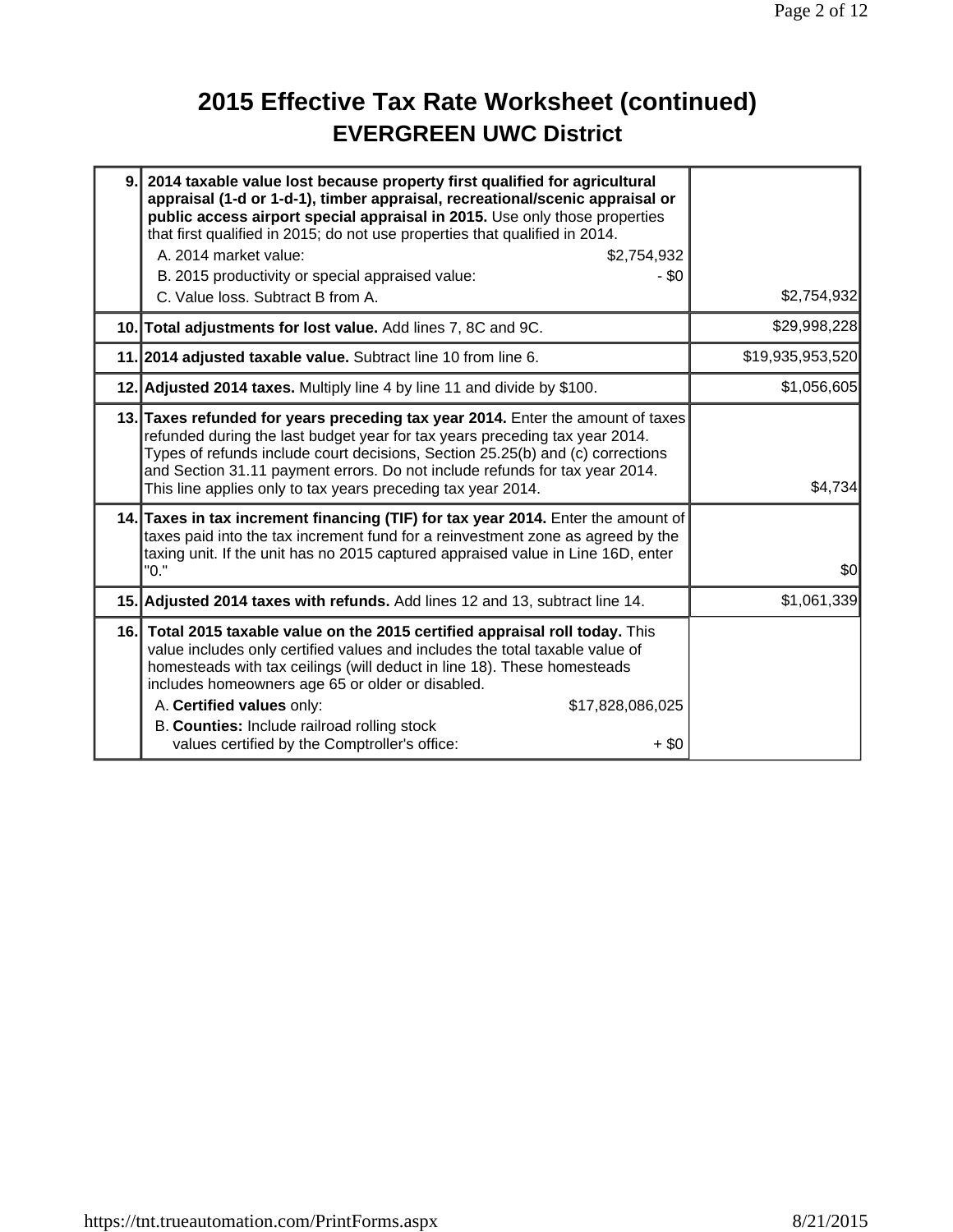## **2015 Effective Tax Rate Worksheet (continued) EVERGREEN UWC District**

| 16.<br>(cont.) | C. Pollution control exemption: Deduct the value<br>of property exempted for the current tax year for<br>the first time as pollution control property (use this<br>line based on attorney's advice):<br>D. Tax increment financing: Deduct the 2015<br>captured appraised value of property taxable by a<br>taxing unit in a tax increment financing zone for<br>which the 2015 taxes will be deposited into the tax<br>increment fund. Do not include any new property<br>value that will be included in line 21 below.<br>E. Total 2015 value. Add A and B, then subtract C<br>and D.                                                                                                                                                                                                                                                                                                                                                                                                                                                                                                                                                                                                                   | $-$ \$0<br>$-$ \$0       | \$17,828,086,025 |
|----------------|-----------------------------------------------------------------------------------------------------------------------------------------------------------------------------------------------------------------------------------------------------------------------------------------------------------------------------------------------------------------------------------------------------------------------------------------------------------------------------------------------------------------------------------------------------------------------------------------------------------------------------------------------------------------------------------------------------------------------------------------------------------------------------------------------------------------------------------------------------------------------------------------------------------------------------------------------------------------------------------------------------------------------------------------------------------------------------------------------------------------------------------------------------------------------------------------------------------|--------------------------|------------------|
| 17.            | Total value of properties under protest or not included on certified<br>appraisal roll.<br>A. 2015 taxable value of properties under<br>protest. The chief appraiser certifies a list of<br>properties still under ARB protest. The list shows<br>the district's value and the taxpayer's claimed<br>value, if any or an estimate of the value if the<br>taxpayer wins. For each of the properties under<br>protest, use the lowest of these values. Enter the<br>total value.<br>B. 2015 value of properties not under protest or<br>included on certified appraisal roll. The chief<br>appraiser gives taxing units a list of those taxable<br>properties that the chief appraiser knows about<br>but are not included at appraisal roll certification.<br>These properties also are not on the list of<br>properties that are still under protest. On this list<br>of properties, the chief appraiser includes the<br>market value, appraised value and exemptions<br>for the preceding year and a reasonable estimate<br>of the market value, appraised value and<br>exemptions for the current year. Use the lower<br>market, appraised or taxable value (as<br>appropriate). Enter the total value. | \$456,641,025<br>$+$ \$0 |                  |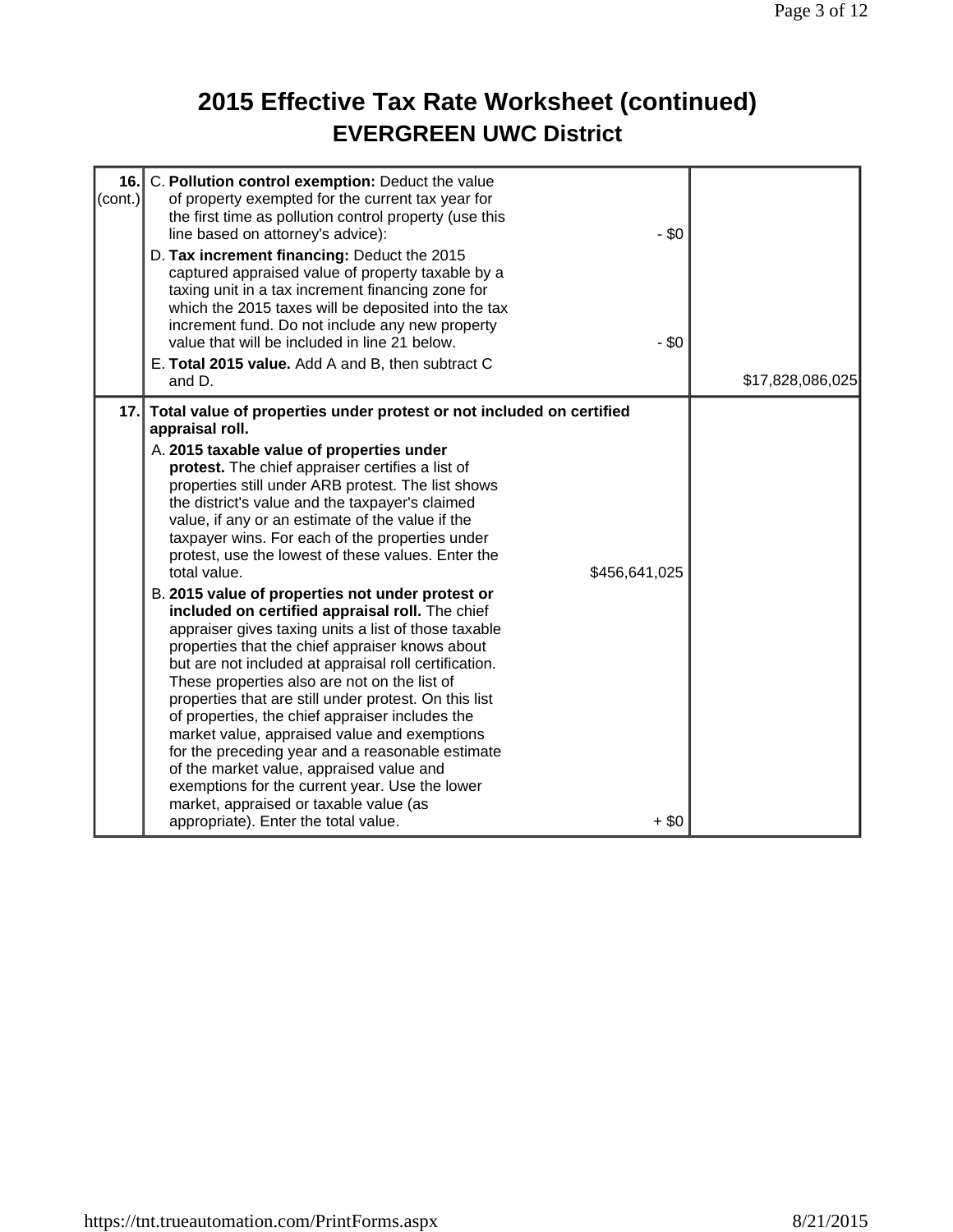#### **2015 Effective Tax Rate Worksheet (continued) EVERGREEN UWC District**

| (cont.) | 17. C. Total value under protest or not certified. Add<br>A and B.                                                                                                                                                                                                                                                                                                                                                                                                                                                                                                                                                                                                                                                                                                                                                                                                                                                                           | \$456,641,025    |
|---------|----------------------------------------------------------------------------------------------------------------------------------------------------------------------------------------------------------------------------------------------------------------------------------------------------------------------------------------------------------------------------------------------------------------------------------------------------------------------------------------------------------------------------------------------------------------------------------------------------------------------------------------------------------------------------------------------------------------------------------------------------------------------------------------------------------------------------------------------------------------------------------------------------------------------------------------------|------------------|
|         | 18. 2015 tax ceilings. Counties, cities and junior colleges enter 2015 total taxable<br>value of homesteads with tax ceilings. These include the homesteads of<br>homeowners age 65 or older or disabled. Other units enter "0." If your taxing<br>units adopted the tax ceiling provision in 2014 or prior year for homeowners<br>age 65 or older or disabled, use this step.                                                                                                                                                                                                                                                                                                                                                                                                                                                                                                                                                               | \$0              |
|         | 19. 2015 total taxable value. Add lines 16E and 17C. Subtract line 18.                                                                                                                                                                                                                                                                                                                                                                                                                                                                                                                                                                                                                                                                                                                                                                                                                                                                       | \$18,284,727,050 |
|         | 20. Total 2015 taxable value of properties in territory annexed after January 1,<br>2008. Include both real and personal property. Enter the 2015 value of property<br>in territory annexed.                                                                                                                                                                                                                                                                                                                                                                                                                                                                                                                                                                                                                                                                                                                                                 | \$0              |
|         | 21. Total 2015 taxable value of new improvements and new personal property<br>located in new improvements. "New" means the item was not on the<br>appraisal roll in 2014. An improvement is a building, structure, fixture or fence<br>erected on or affixed to land. A transportable structure erected on its owner's<br>land is also included unless it is held for sale or is there only temporarily. New<br>additions to existing improvements may be included if the appraised value can<br>be determined. New personal property in a new improvement must have been<br>brought into the unit after January 1, 2014 and be located in a new<br>improvement. New improvements do include property on which a tax<br>abatement agreement has expired for 2015. New improvements do not include<br>mineral interests produced for the first time, omitted property that is back<br>assessed and increased appraisals on existing property. | \$236,435,709    |
|         | 22. Total adjustments to the 2015 taxable value. Add lines 20 and 21.                                                                                                                                                                                                                                                                                                                                                                                                                                                                                                                                                                                                                                                                                                                                                                                                                                                                        | \$236,435,709    |
|         | 23. 2015 adjusted taxable value. Subtract line 22 from line 19.                                                                                                                                                                                                                                                                                                                                                                                                                                                                                                                                                                                                                                                                                                                                                                                                                                                                              | \$18,048,291,341 |
|         | 24. 2015 effective tax rate. Divide line 15 by line 23 and multiply by \$100.                                                                                                                                                                                                                                                                                                                                                                                                                                                                                                                                                                                                                                                                                                                                                                                                                                                                | \$0.0058/\$100   |
|         | 25. COUNTIES ONLY. Add together the effective tax rates for each type of tax the<br>county levies. The total is the 2015 county effective tax rate.                                                                                                                                                                                                                                                                                                                                                                                                                                                                                                                                                                                                                                                                                                                                                                                          | \$/\$100         |

A county, city or hospital district that adopted the additional sales tax in November 2014 or in May 2015 must adjust its effective tax rate. *The Additional Sales Tax Rate Worksheet* on page 39 sets out this adjustment. Do not forget to complete the *Additional Sales Tax Rate Worksheet* if the taxing unit adopted the additional sales tax on these dates.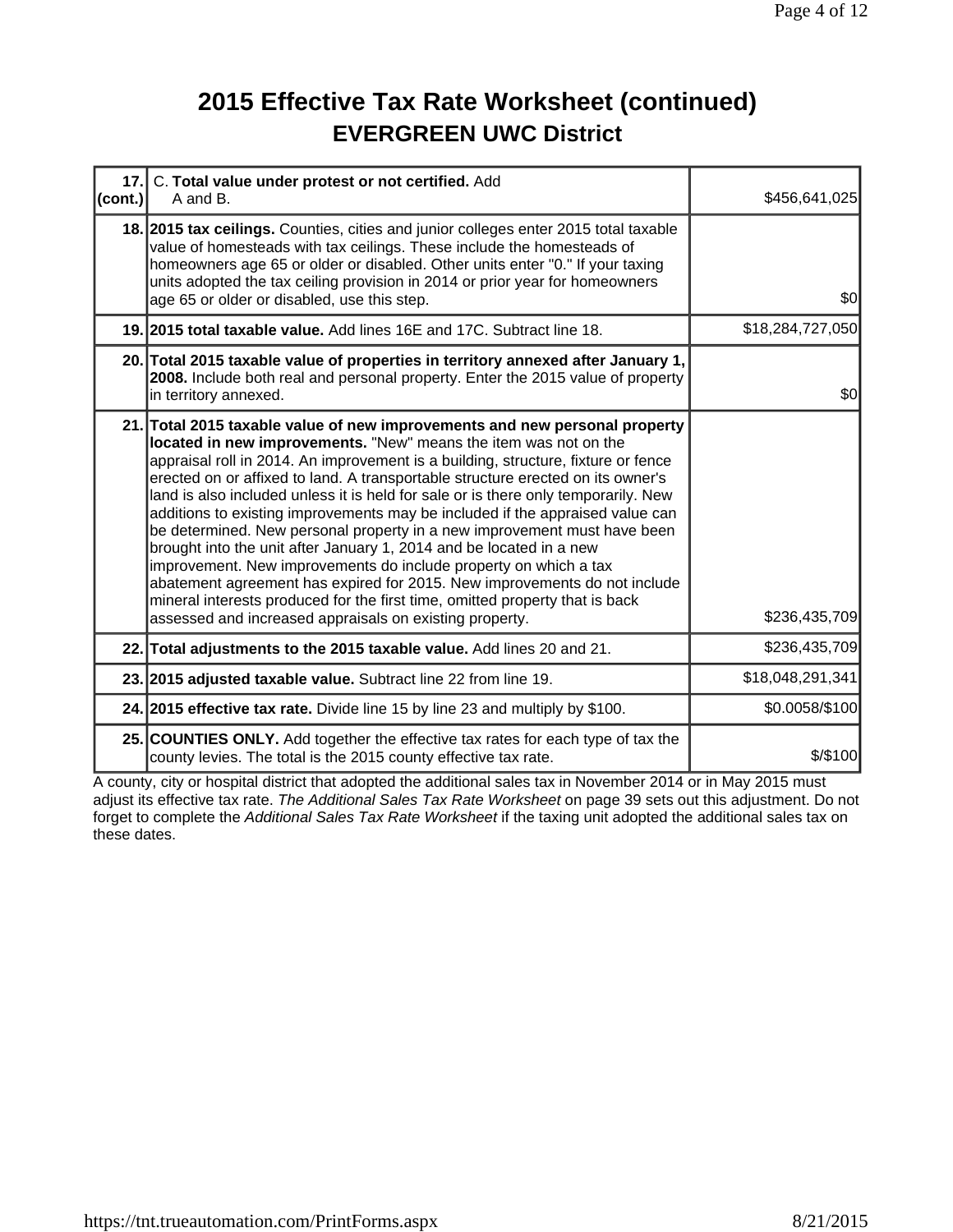## **2015 Rollback Tax Rate Worksheet**

#### **EVERGREEN UWC District**

See pages 17 to 21 for an explanation of the rollback tax rate.

|      | 26. 2014 maintenance and operations (M&O) tax rate.                                                                                                                                                                                                                                                                                                                                                                                                                                                                                                                                                                                                                         |                        | \$0.005300/\$100 |
|------|-----------------------------------------------------------------------------------------------------------------------------------------------------------------------------------------------------------------------------------------------------------------------------------------------------------------------------------------------------------------------------------------------------------------------------------------------------------------------------------------------------------------------------------------------------------------------------------------------------------------------------------------------------------------------------|------------------------|------------------|
|      | 27. 2014 adjusted taxable value. Enter the amount from line 11.                                                                                                                                                                                                                                                                                                                                                                                                                                                                                                                                                                                                             |                        | \$19,935,953,520 |
| 28.1 | 2014 M&O taxes.<br>A. Multiply line 26 by line 27 and divide by \$100.<br>B. Cities, counties and hospital districts with<br>additional sales tax: Amount of additional sales<br>tax collected and spent on M&O expenses in<br>2014. Enter amount from full year's sales tax<br>revenue spent for M&O in 2014 fiscal year, if any.<br>Other units, enter "0." Counties exclude any<br>amount that was spent for economic development<br>grants from the amount of sales tax spent.<br>C. Counties: Enter the amount for the state criminal<br>justice mandate. If second or later year, the<br>amount is for increased cost above last year's                               | \$1,056,605<br>$+$ \$0 |                  |
|      | amount. Other units, enter "0."<br>D. Transferring function: If discontinuing all of a<br>department, function or activity and transferring it<br>to another unit by written contract, enter the<br>amount spent by the unit discontinuing the<br>function in the 12 months preceding the month of<br>this calculation. If the unit did not operate this<br>function for this 12-month period, use the amount<br>spent in the last full fiscal year in which the unit<br>operated the function. The unit discontinuing the<br>function will subtract this amount in H below. The<br>unit receiving the function will add this amount in<br>H below. Other units, enter "0." | $+$ \$0<br>$+/-$ \$0   |                  |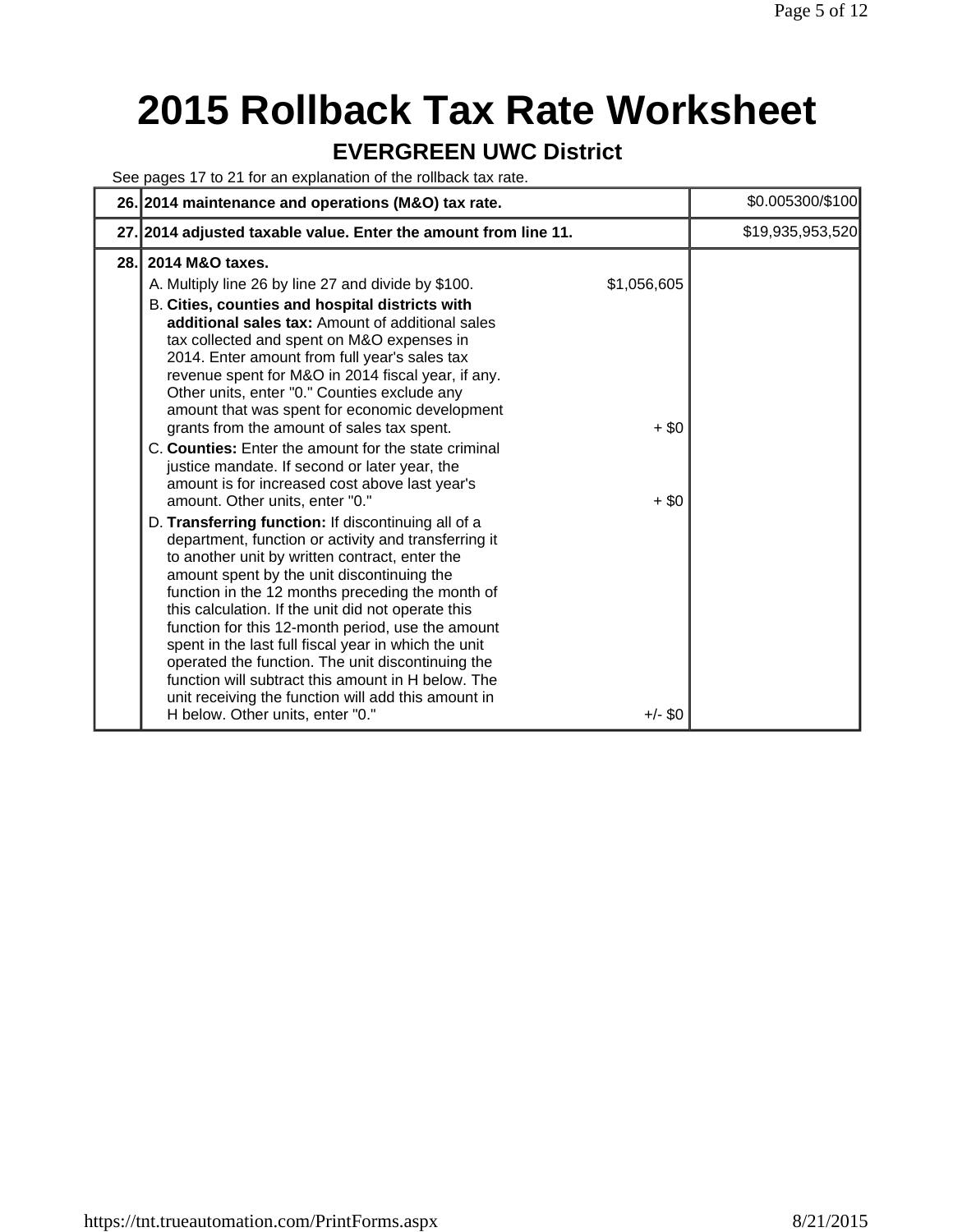## **2015 Rollback Tax Rate Worksheet (continued) EVERGREEN UWC District**

| 28.<br>(cont.) | E. Taxes refunded for years preceding tax year<br>2014: Enter the amount of M&O taxes refunded<br>during the last budget year for tax years<br>preceding tax year 2014. Types of refunds<br>include court decisions, Section 25.25(b) and (c)<br>corrections and Section 31.11 payment errors. Do<br>not include refunds for tax year 2014. This line<br>applies only to tax years preceding tax year 2014.<br>F. Enhanced indigent health care expenditures:<br>Enter the increased amount for the current year's<br>enhanced indigent health care expenditures<br>above the preceding tax year's enhanced indigent<br>health care expenditures, less any state<br>assistance.<br>G. Taxes in tax increment financing (TIF): Enter<br>the amount of taxes paid into the tax increment<br>fund for a reinvestment zone as agreed by the<br>taxing unit. If the unit has no 2015 captured<br>appraised value in Line 16D, enter "0."<br>H. Adjusted M&O Taxes. Add A, B, C, E and F. For<br>unit with D, subtract if discontinuing function and | $+$ \$4,734<br>$+$ \$0<br>$-$ \$0 |                  |
|----------------|------------------------------------------------------------------------------------------------------------------------------------------------------------------------------------------------------------------------------------------------------------------------------------------------------------------------------------------------------------------------------------------------------------------------------------------------------------------------------------------------------------------------------------------------------------------------------------------------------------------------------------------------------------------------------------------------------------------------------------------------------------------------------------------------------------------------------------------------------------------------------------------------------------------------------------------------------------------------------------------------------------------------------------------------|-----------------------------------|------------------|
|                | add if receiving function. Subtract G.                                                                                                                                                                                                                                                                                                                                                                                                                                                                                                                                                                                                                                                                                                                                                                                                                                                                                                                                                                                                         |                                   | \$1,061,339      |
|                | 29. 2015 adjusted taxable value.<br>Enter line 23 from the Effective Tax Rate Worksheet.                                                                                                                                                                                                                                                                                                                                                                                                                                                                                                                                                                                                                                                                                                                                                                                                                                                                                                                                                       |                                   | \$18,048,291,341 |
|                | 30. 2015 effective maintenance and operations rate.<br>Divide line 28H by line 29 and multiply by \$100.                                                                                                                                                                                                                                                                                                                                                                                                                                                                                                                                                                                                                                                                                                                                                                                                                                                                                                                                       |                                   | \$0.0058/\$100   |
|                | 31. 2015 rollback maintenance and operation rate.<br>Multiply line 30 by 1.08. (See lines 49 to 52 for additional rate for pollution<br>control expenses.                                                                                                                                                                                                                                                                                                                                                                                                                                                                                                                                                                                                                                                                                                                                                                                                                                                                                      |                                   | \$0.0062/\$100   |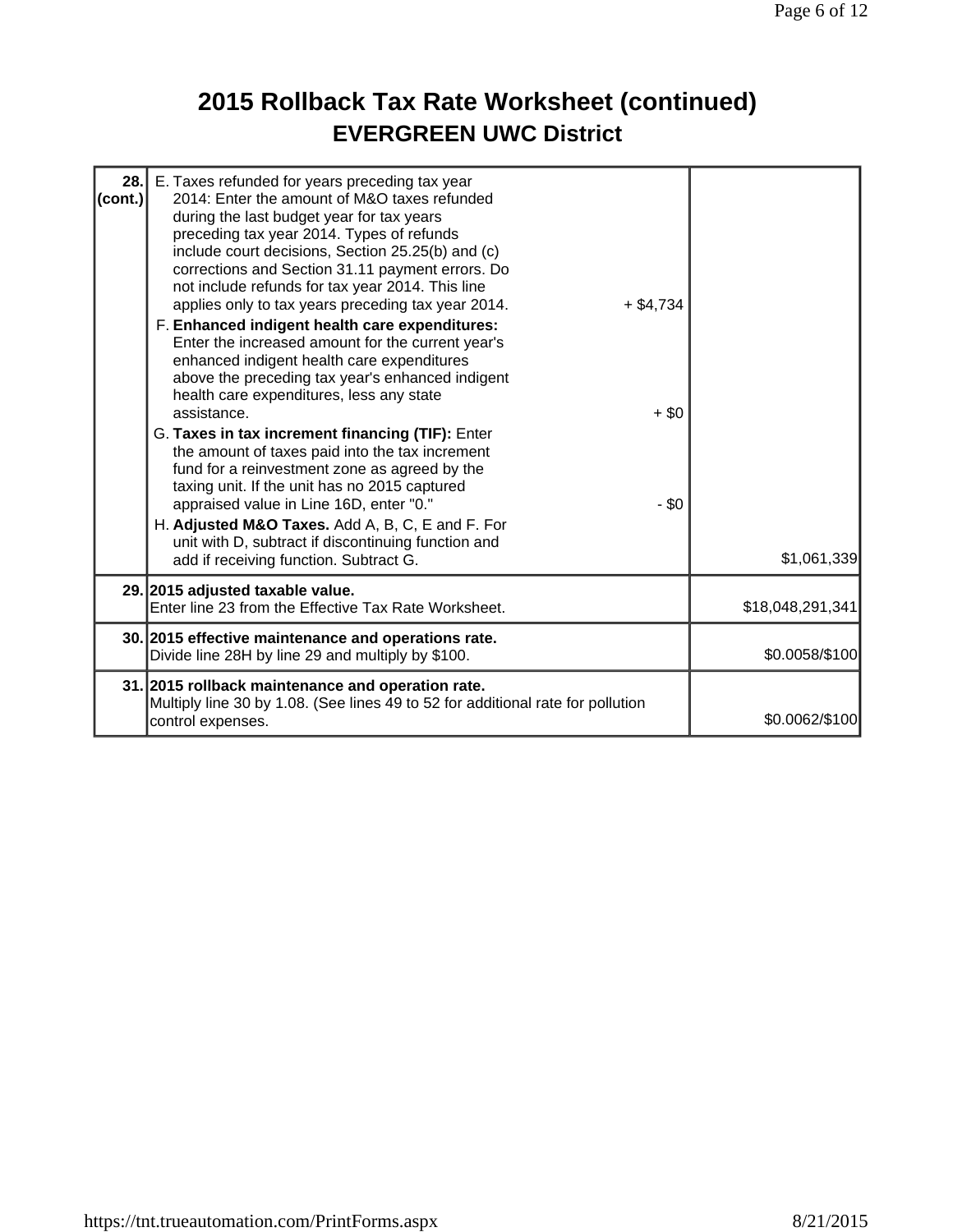#### **2015 Rollback Tax Rate Worksheet (continued) EVERGREEN UWC District**

| 32. | Total 2015 debt to be paid with property taxes and additional sales tax<br>revenue.<br>"Debt" means the interest and principal that will be paid on debts that:<br>(1) are paid by property taxes,<br>(2) are secured by property taxes,<br>(3) are scheduled for payment over a period longer than one year and<br>(4) are not classified in the unit's budget as M&O expenses.<br>A: Debt also includes contractual payments to other<br>taxing units that have incurred debts on behalf of this<br>taxing unit, if those debts meet the four conditions<br>above. Include only amounts that will be paid from<br>property tax revenue. Do not include appraisal<br>district budget payments. List the debt in Schedule B:<br>Debt Service.<br>\$0<br>B: Subtract unencumbered fund amount used to<br>reduce total debt.<br>-\$0<br>$-50$<br>C: Subtract amount paid from other resources.<br>D: Adjusted debt. Subtract B and C from A. | \$0              |
|-----|--------------------------------------------------------------------------------------------------------------------------------------------------------------------------------------------------------------------------------------------------------------------------------------------------------------------------------------------------------------------------------------------------------------------------------------------------------------------------------------------------------------------------------------------------------------------------------------------------------------------------------------------------------------------------------------------------------------------------------------------------------------------------------------------------------------------------------------------------------------------------------------------------------------------------------------------|------------------|
|     | 33. Certified 2014 excess debt collections. Enter the amount certified by the<br>collector.                                                                                                                                                                                                                                                                                                                                                                                                                                                                                                                                                                                                                                                                                                                                                                                                                                                | \$0              |
|     | 34. Adjusted 2015 debt. Subtract line 33 from line 32.                                                                                                                                                                                                                                                                                                                                                                                                                                                                                                                                                                                                                                                                                                                                                                                                                                                                                     | \$0              |
|     | 35. Certified 2015 anticipated collection rate. Enter the rate certified by the<br>collector. If the rate is 100 percent or greater, enter 100 percent.                                                                                                                                                                                                                                                                                                                                                                                                                                                                                                                                                                                                                                                                                                                                                                                    | 97.000000%       |
|     | 36. 2015 debt adjusted for collections. Divide line 34 by line 35.                                                                                                                                                                                                                                                                                                                                                                                                                                                                                                                                                                                                                                                                                                                                                                                                                                                                         | \$0              |
|     | 37. 2015 total taxable value. Enter the amount on line 19.                                                                                                                                                                                                                                                                                                                                                                                                                                                                                                                                                                                                                                                                                                                                                                                                                                                                                 | \$18,284,727,050 |
|     | 38. 2015 debt tax rate. Divide line 36 by line 37 and multiply by \$100.                                                                                                                                                                                                                                                                                                                                                                                                                                                                                                                                                                                                                                                                                                                                                                                                                                                                   | \$0.0000/\$100   |
|     | 39. 2015 rollback tax rate. Add lines 31 and 38.                                                                                                                                                                                                                                                                                                                                                                                                                                                                                                                                                                                                                                                                                                                                                                                                                                                                                           | \$0.0062/\$100   |
|     | 40. COUNTIES ONLY. Add together the rollback tax rates for each type of tax the<br>county levies. The total is the 2015 county rollback tax rate.                                                                                                                                                                                                                                                                                                                                                                                                                                                                                                                                                                                                                                                                                                                                                                                          | $$$ /\$100       |

A taxing unit that adopted the additional sales tax must complete the lines for the *Additional Sales Tax Rate*. A taxing unit seeking additional rollback protection for pollution control expenses completes the *Additional Rollback Protection for Pollution Control*.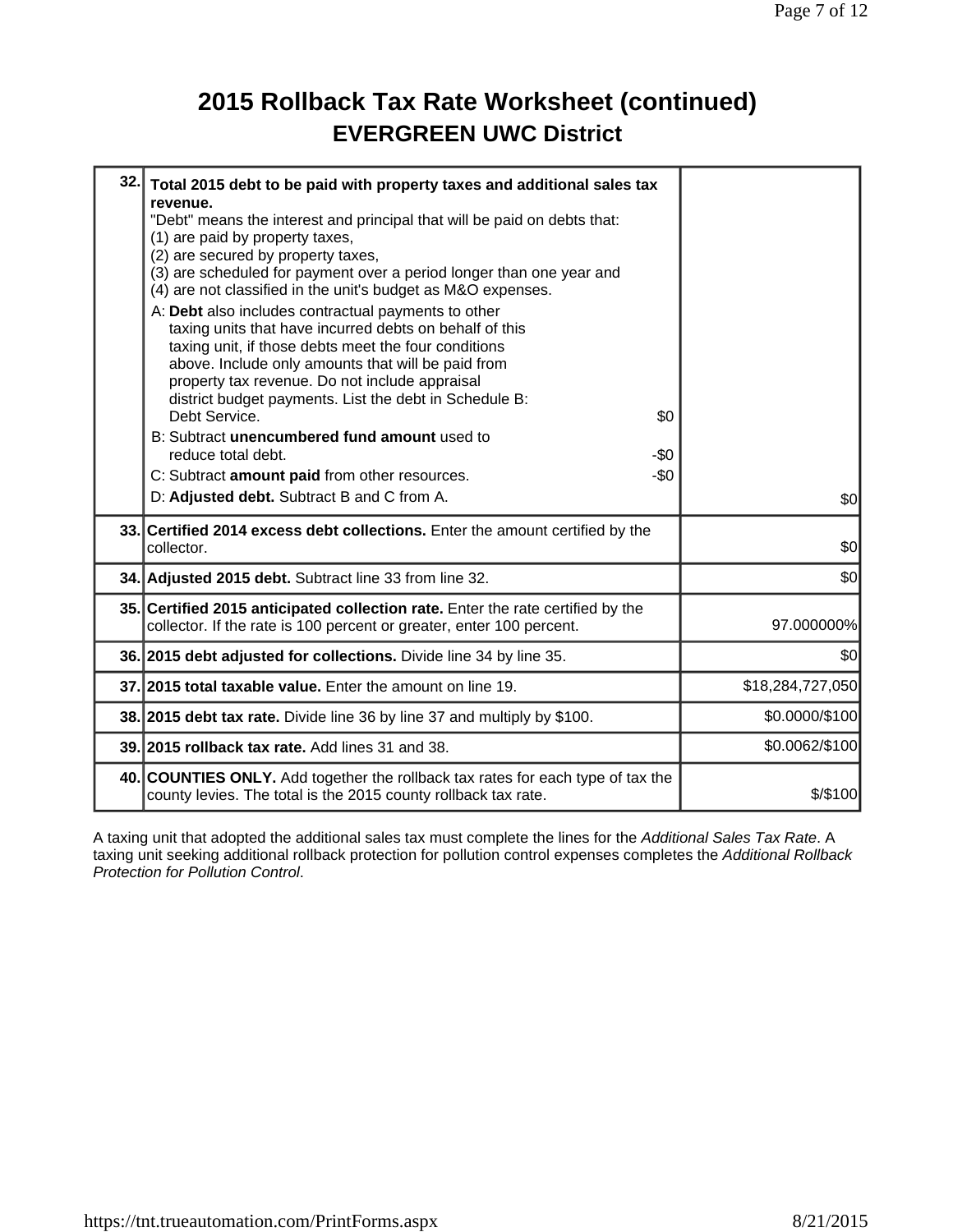#### **2015 Notice of Effective Tax Rate Worksheet for Calculation of Tax Increase/Decrease**

| <b>Entity Name: EVERGREEN UWC District</b>                                   | <b>Date:</b> 08/21/2015 |  |
|------------------------------------------------------------------------------|-------------------------|--|
| <b>1.2014</b> taxable value, adjusted for court-ordered reductions.          |                         |  |
| Enter line 6 of the Effective Tax Rate Worksheet.                            | \$19,965,951,748        |  |
| $2.2014$ total tax rate.                                                     |                         |  |
| Enter line 4 of the Effective Tax Rate Worksheet.                            | 0.005300                |  |
| 3. Taxes refunded for years preceding tax year 2014.                         |                         |  |
| Enter line 13 of the Effective Tax Rate Worksheet.                           | \$4,734                 |  |
| 4. Last year's levy.                                                         |                         |  |
| Multiply Line 1 times Line 2 and divide by 100.                              |                         |  |
| To the result, add Line 3.                                                   | \$1,062,929             |  |
| <b>5.</b> 2015 total taxable value. Enter Line 19 of                         |                         |  |
| the Effective Tax Rate Worksheet.                                            | \$18,284,727,050        |  |
| 6.2015 effective tax rate.                                                   |                         |  |
| Enter line 24 of the Effective Tax Rate Worksheet or Line 47                 |                         |  |
| of the Additional Sales Tax Rate Worksheet.                                  | 0.005800                |  |
| 7.2015 taxes if a tax rate equal to the effective tax rate is adopted.       |                         |  |
| Multiply Line 5 times Line 6 and divide by 100.                              | \$1,060,514             |  |
| <b>8.</b> Last year's total levy.                                            |                         |  |
| Sum of line 4 for all funds.                                                 | \$1,062,929             |  |
| 9.2015 total taxes if a tax rate equal to the effective tax rate is adopted. |                         |  |
| Sum of line 7 for all funds.                                                 | \$1,060,514             |  |
| <b>10.</b> Tax Increase (Decrease).                                          |                         |  |
| Subtract Line 8 from Line 9.                                                 | \$(2,415)               |  |
|                                                                              |                         |  |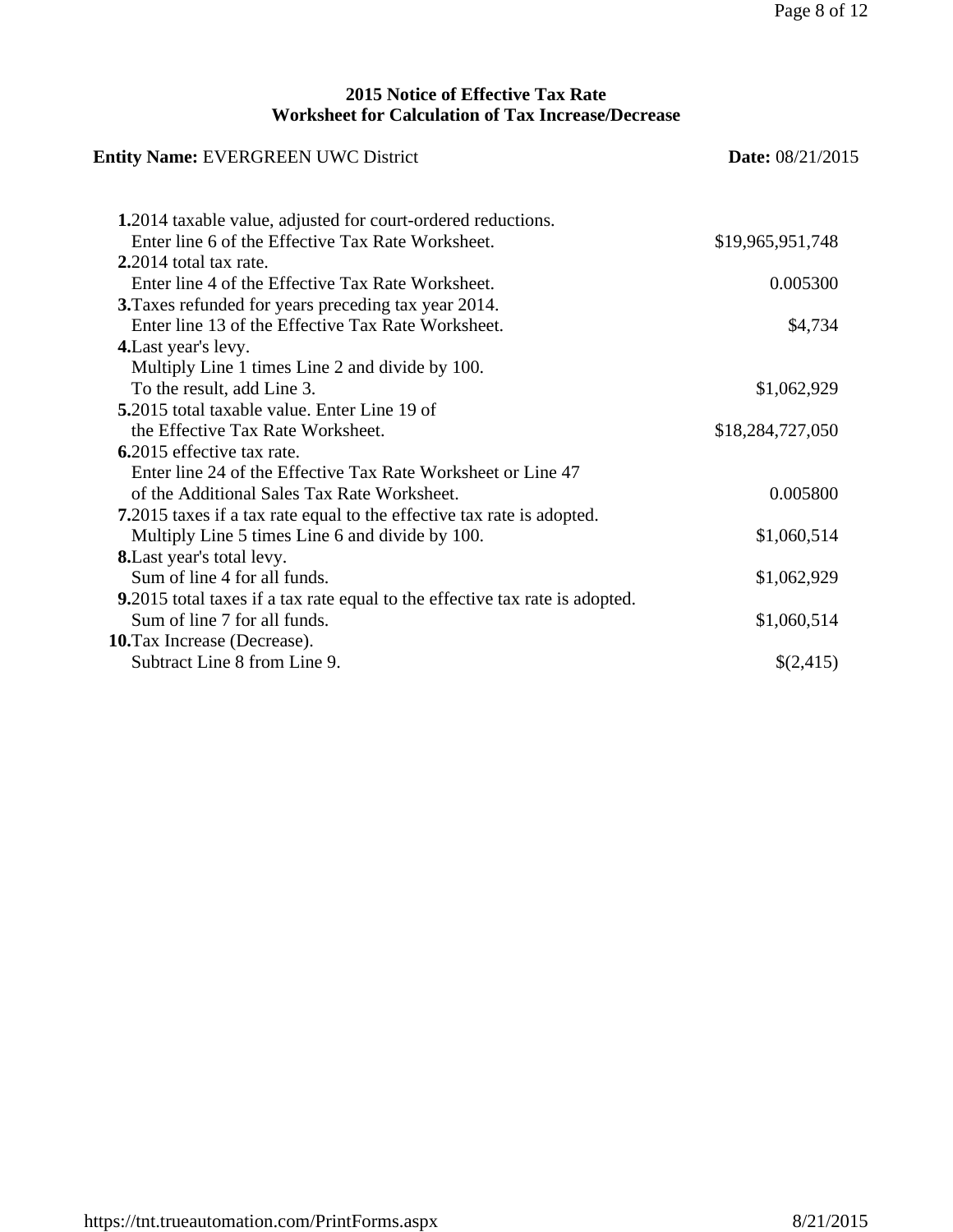#### **EVERGREEN UWC District Tax Rate Recap for 2015 Tax Rates**

| Description of Rate       | <b>Tax Rate</b><br><b>Per \$100</b> | <b>Tax Levy</b><br>This is calculated using<br>the Total Adjusted<br>Taxable Value (line 19)<br>of the Effective Tax<br><b>Rate Worksheet</b> | <b>Additional Tax Levy</b><br>Compared to last year's<br>$\frac{\text{tax} \text{levy}}{1,060,755}$ | <b>Additional Tax Levy</b><br>Compared to effective<br>tax rate levy of<br>1,060,514 |
|---------------------------|-------------------------------------|-----------------------------------------------------------------------------------------------------------------------------------------------|-----------------------------------------------------------------------------------------------------|--------------------------------------------------------------------------------------|
| Last Year's Tax Rate      | 0.005300                            | \$969,091                                                                                                                                     | $$-91,664$                                                                                          | $$-91,424$                                                                           |
| <b>Effective Tax Rate</b> | 0.005800                            | \$1,060,514                                                                                                                                   | $$-241$                                                                                             | \$0                                                                                  |
| Notice & Hearing Limit*   | 0.005800                            | \$1,060,514                                                                                                                                   | $$-241$                                                                                             | \$0                                                                                  |
| Rollback Tax Rate         | 0.006200                            | \$1,133,653                                                                                                                                   | \$72,898                                                                                            | \$73,139                                                                             |
| <b>Proposed Tax Rate</b>  | 0.000000                            | \$0                                                                                                                                           | $$-1,060,755$                                                                                       | $$-1,060,514$                                                                        |

#### **Effective Tax Rate Increase in Cents per \$100**

| 0.005800<br>1,060,514<br>$-241$<br>$\Omega$<br>914,236<br>0.010800<br>1,974,751<br>913,996<br>1,828,473<br>0.015800<br>2,888,987<br>1,828,232<br>0.020800<br>3,803,223<br>2,742,468<br>2,742,709<br>0.025800<br>4,717,460<br>3,656,945<br>3,656,705<br>5,631,696<br>4,571,182<br>0.030800<br>4,570,941<br>0.035800<br>6,545,932<br>5,485,418<br>5,485,177<br>0.040800<br>7,460,169<br>6,399,414<br>6,399,654<br>7,313,891<br>0.045800<br>8,374,405<br>7,313,650<br>8,228,127<br>0.050800<br>9,288,641<br>8,227,886<br>9,142,364<br>0.055800<br>10,202,878<br>9,142,123<br>10,056,600<br>0.060800<br>11,117,114<br>10,056,359<br>10,970,836<br>0.065800<br>12,031,350<br>10,970,596<br>0.070800<br>12,945,587<br>11,884,832<br>11,885,073<br>12,799,068<br>12,799,309<br>0.075800<br>13,859,823<br>13,713,545<br>0.080800<br>14,774,059<br>13,713,305<br>14,627,782<br>0.085800<br>15,688,296<br>14,627,541<br>15,542,018<br>0.090800<br>16,602,532<br>15,541,777<br>16,456,254<br>17,516,769<br>16,456,014<br>0.095800<br>17,370,491<br>18,431,005<br>17,370,250<br>0.100800<br>18,284,727<br>19,345,241<br>18,284,486<br>0.105800<br>0.110800<br>20,259,478<br>19,198,723<br>19,198,963<br>20,113,200<br>21,173,714<br>20,112,959<br>0.115800<br>22,087,950<br>21,027,195<br>21,027,436<br>0.120800<br>23,002,187<br>21,941,432<br>21,941,672<br>0.125800<br>0.130800<br>23,916,423<br>22,855,909<br>22,855,668<br>24,830,659<br>23,770,145<br>0.135800<br>23,769,904<br>0.140800<br>25,744,896<br>24,684,141<br>24,684,382<br>0.145800<br>26,659,132<br>25,598,377<br>25,598,618<br>26,512,854<br>0.150800<br>27,573,368<br>26,512,613 |       |  |  |
|------------------------------------------------------------------------------------------------------------------------------------------------------------------------------------------------------------------------------------------------------------------------------------------------------------------------------------------------------------------------------------------------------------------------------------------------------------------------------------------------------------------------------------------------------------------------------------------------------------------------------------------------------------------------------------------------------------------------------------------------------------------------------------------------------------------------------------------------------------------------------------------------------------------------------------------------------------------------------------------------------------------------------------------------------------------------------------------------------------------------------------------------------------------------------------------------------------------------------------------------------------------------------------------------------------------------------------------------------------------------------------------------------------------------------------------------------------------------------------------------------------------------------------------------------------------------------------------------------------------------------------------|-------|--|--|
|                                                                                                                                                                                                                                                                                                                                                                                                                                                                                                                                                                                                                                                                                                                                                                                                                                                                                                                                                                                                                                                                                                                                                                                                                                                                                                                                                                                                                                                                                                                                                                                                                                          | 0.00  |  |  |
|                                                                                                                                                                                                                                                                                                                                                                                                                                                                                                                                                                                                                                                                                                                                                                                                                                                                                                                                                                                                                                                                                                                                                                                                                                                                                                                                                                                                                                                                                                                                                                                                                                          | 0.50  |  |  |
|                                                                                                                                                                                                                                                                                                                                                                                                                                                                                                                                                                                                                                                                                                                                                                                                                                                                                                                                                                                                                                                                                                                                                                                                                                                                                                                                                                                                                                                                                                                                                                                                                                          | 1.00  |  |  |
|                                                                                                                                                                                                                                                                                                                                                                                                                                                                                                                                                                                                                                                                                                                                                                                                                                                                                                                                                                                                                                                                                                                                                                                                                                                                                                                                                                                                                                                                                                                                                                                                                                          | 1.50  |  |  |
|                                                                                                                                                                                                                                                                                                                                                                                                                                                                                                                                                                                                                                                                                                                                                                                                                                                                                                                                                                                                                                                                                                                                                                                                                                                                                                                                                                                                                                                                                                                                                                                                                                          | 2.00  |  |  |
|                                                                                                                                                                                                                                                                                                                                                                                                                                                                                                                                                                                                                                                                                                                                                                                                                                                                                                                                                                                                                                                                                                                                                                                                                                                                                                                                                                                                                                                                                                                                                                                                                                          | 2.50  |  |  |
|                                                                                                                                                                                                                                                                                                                                                                                                                                                                                                                                                                                                                                                                                                                                                                                                                                                                                                                                                                                                                                                                                                                                                                                                                                                                                                                                                                                                                                                                                                                                                                                                                                          | 3.00  |  |  |
|                                                                                                                                                                                                                                                                                                                                                                                                                                                                                                                                                                                                                                                                                                                                                                                                                                                                                                                                                                                                                                                                                                                                                                                                                                                                                                                                                                                                                                                                                                                                                                                                                                          | 3.50  |  |  |
|                                                                                                                                                                                                                                                                                                                                                                                                                                                                                                                                                                                                                                                                                                                                                                                                                                                                                                                                                                                                                                                                                                                                                                                                                                                                                                                                                                                                                                                                                                                                                                                                                                          | 4.00  |  |  |
|                                                                                                                                                                                                                                                                                                                                                                                                                                                                                                                                                                                                                                                                                                                                                                                                                                                                                                                                                                                                                                                                                                                                                                                                                                                                                                                                                                                                                                                                                                                                                                                                                                          | 4.50  |  |  |
|                                                                                                                                                                                                                                                                                                                                                                                                                                                                                                                                                                                                                                                                                                                                                                                                                                                                                                                                                                                                                                                                                                                                                                                                                                                                                                                                                                                                                                                                                                                                                                                                                                          | 5.00  |  |  |
|                                                                                                                                                                                                                                                                                                                                                                                                                                                                                                                                                                                                                                                                                                                                                                                                                                                                                                                                                                                                                                                                                                                                                                                                                                                                                                                                                                                                                                                                                                                                                                                                                                          | 5.50  |  |  |
|                                                                                                                                                                                                                                                                                                                                                                                                                                                                                                                                                                                                                                                                                                                                                                                                                                                                                                                                                                                                                                                                                                                                                                                                                                                                                                                                                                                                                                                                                                                                                                                                                                          | 6.00  |  |  |
|                                                                                                                                                                                                                                                                                                                                                                                                                                                                                                                                                                                                                                                                                                                                                                                                                                                                                                                                                                                                                                                                                                                                                                                                                                                                                                                                                                                                                                                                                                                                                                                                                                          | 6.50  |  |  |
|                                                                                                                                                                                                                                                                                                                                                                                                                                                                                                                                                                                                                                                                                                                                                                                                                                                                                                                                                                                                                                                                                                                                                                                                                                                                                                                                                                                                                                                                                                                                                                                                                                          | 7.00  |  |  |
|                                                                                                                                                                                                                                                                                                                                                                                                                                                                                                                                                                                                                                                                                                                                                                                                                                                                                                                                                                                                                                                                                                                                                                                                                                                                                                                                                                                                                                                                                                                                                                                                                                          | 7.50  |  |  |
|                                                                                                                                                                                                                                                                                                                                                                                                                                                                                                                                                                                                                                                                                                                                                                                                                                                                                                                                                                                                                                                                                                                                                                                                                                                                                                                                                                                                                                                                                                                                                                                                                                          | 8.00  |  |  |
|                                                                                                                                                                                                                                                                                                                                                                                                                                                                                                                                                                                                                                                                                                                                                                                                                                                                                                                                                                                                                                                                                                                                                                                                                                                                                                                                                                                                                                                                                                                                                                                                                                          | 8.50  |  |  |
|                                                                                                                                                                                                                                                                                                                                                                                                                                                                                                                                                                                                                                                                                                                                                                                                                                                                                                                                                                                                                                                                                                                                                                                                                                                                                                                                                                                                                                                                                                                                                                                                                                          | 9.00  |  |  |
|                                                                                                                                                                                                                                                                                                                                                                                                                                                                                                                                                                                                                                                                                                                                                                                                                                                                                                                                                                                                                                                                                                                                                                                                                                                                                                                                                                                                                                                                                                                                                                                                                                          | 9.50  |  |  |
|                                                                                                                                                                                                                                                                                                                                                                                                                                                                                                                                                                                                                                                                                                                                                                                                                                                                                                                                                                                                                                                                                                                                                                                                                                                                                                                                                                                                                                                                                                                                                                                                                                          | 10.00 |  |  |
|                                                                                                                                                                                                                                                                                                                                                                                                                                                                                                                                                                                                                                                                                                                                                                                                                                                                                                                                                                                                                                                                                                                                                                                                                                                                                                                                                                                                                                                                                                                                                                                                                                          | 10.50 |  |  |
|                                                                                                                                                                                                                                                                                                                                                                                                                                                                                                                                                                                                                                                                                                                                                                                                                                                                                                                                                                                                                                                                                                                                                                                                                                                                                                                                                                                                                                                                                                                                                                                                                                          | 11.00 |  |  |
|                                                                                                                                                                                                                                                                                                                                                                                                                                                                                                                                                                                                                                                                                                                                                                                                                                                                                                                                                                                                                                                                                                                                                                                                                                                                                                                                                                                                                                                                                                                                                                                                                                          | 11.50 |  |  |
|                                                                                                                                                                                                                                                                                                                                                                                                                                                                                                                                                                                                                                                                                                                                                                                                                                                                                                                                                                                                                                                                                                                                                                                                                                                                                                                                                                                                                                                                                                                                                                                                                                          | 12.00 |  |  |
|                                                                                                                                                                                                                                                                                                                                                                                                                                                                                                                                                                                                                                                                                                                                                                                                                                                                                                                                                                                                                                                                                                                                                                                                                                                                                                                                                                                                                                                                                                                                                                                                                                          | 12.50 |  |  |
|                                                                                                                                                                                                                                                                                                                                                                                                                                                                                                                                                                                                                                                                                                                                                                                                                                                                                                                                                                                                                                                                                                                                                                                                                                                                                                                                                                                                                                                                                                                                                                                                                                          | 13.00 |  |  |
|                                                                                                                                                                                                                                                                                                                                                                                                                                                                                                                                                                                                                                                                                                                                                                                                                                                                                                                                                                                                                                                                                                                                                                                                                                                                                                                                                                                                                                                                                                                                                                                                                                          | 13.50 |  |  |
|                                                                                                                                                                                                                                                                                                                                                                                                                                                                                                                                                                                                                                                                                                                                                                                                                                                                                                                                                                                                                                                                                                                                                                                                                                                                                                                                                                                                                                                                                                                                                                                                                                          | 14.00 |  |  |
|                                                                                                                                                                                                                                                                                                                                                                                                                                                                                                                                                                                                                                                                                                                                                                                                                                                                                                                                                                                                                                                                                                                                                                                                                                                                                                                                                                                                                                                                                                                                                                                                                                          | 14.50 |  |  |

• \*Notice & Hearing Limit Rate: This is the highest tax rate that may be adopted without notices and a public hearing. It is the lower of the rollback tax rate or the effective tax rate.

• School Districts: The school tax rate limit is \$1.50 for M&O, plus \$0.50 for 'New' debt plus a rate for 'Old' debt. 'Old' debt is debt authorized to be issued at an election held on or before April 1, 1991, and issued before September 1, 1992. All other debt is 'New' debt.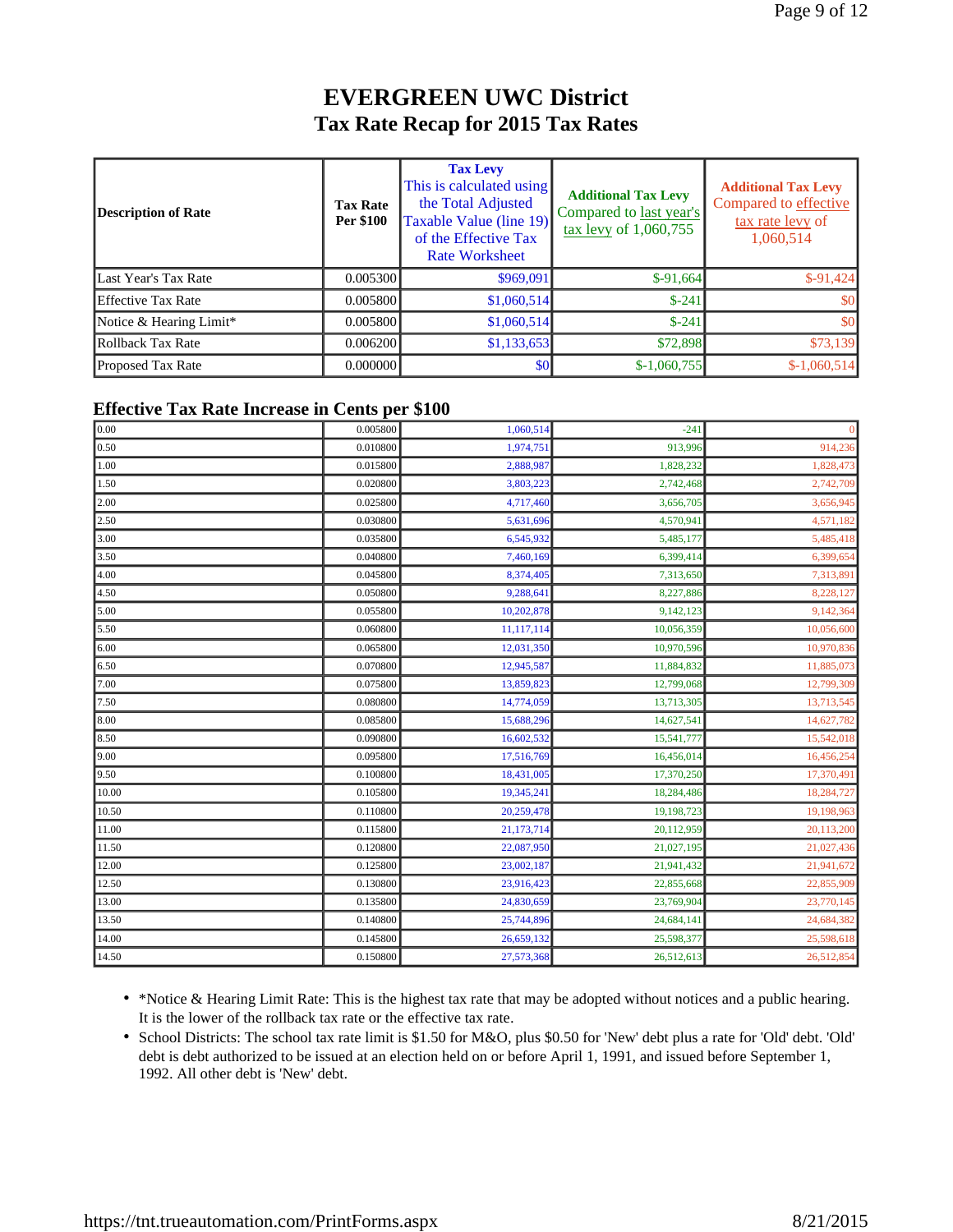| <b>Tax Levy:</b>                            | This is calculated by taking the adjusted taxable value (line 19 of Effective Tax Rate<br>Worksheet), multiplying by the appropriate rate, such as the Effective Tax Rate and<br>dividing by 100.                                                                   |  |  |
|---------------------------------------------|---------------------------------------------------------------------------------------------------------------------------------------------------------------------------------------------------------------------------------------------------------------------|--|--|
|                                             | For School Districts: This is calculated by taking the adjusted taxable value (line<br>34 of the Rollback Tax Rate Worksheet), multiplying by the appropriate rate,<br>dividing by 100 and then adding this year's frozen tax levy on homesteads of the<br>elderly. |  |  |
| <b>Additional Levy</b><br><b>Last Year:</b> | This is calculated by taking Last Year's taxable value (line 3 of Effective Tax Rate<br>Worksheet), multiplying by Last Year's tax rate (line 4 of Effective Tax Rate<br>Worksheet) and dividing by 100.                                                            |  |  |
|                                             | For School Districts: This is calculated by taking Last Year's taxable value,<br>subtracting Last Year's taxable value for the elderly, multiplying by Last Year's tax<br>rate, dividing by 100 and adding Last Year's tax ceiling.                                 |  |  |
| <b>Additional Levy</b><br><b>This Year:</b> | This is calculated by taking the current adjusted taxable value, multiplying by the<br>Effective Tax Rate and dividing by 100.                                                                                                                                      |  |  |
|                                             | <b>For School Districts:</b> This is calculated by taking the adjusted taxable value (line<br>34 of the Rollback Tax Rate Worksheet), multiplying by the Effective Tax Rate,<br>dividing by 100 and adding This Year's tax ceiling.                                 |  |  |
| <b>COUNTIES</b><br><b>ONLY:</b>             | All figures in this worksheet include ALL County Funds. Tax Levy amounts are the<br>sum of each Fund's Taxable Value X each Fund's Tax Rate.                                                                                                                        |  |  |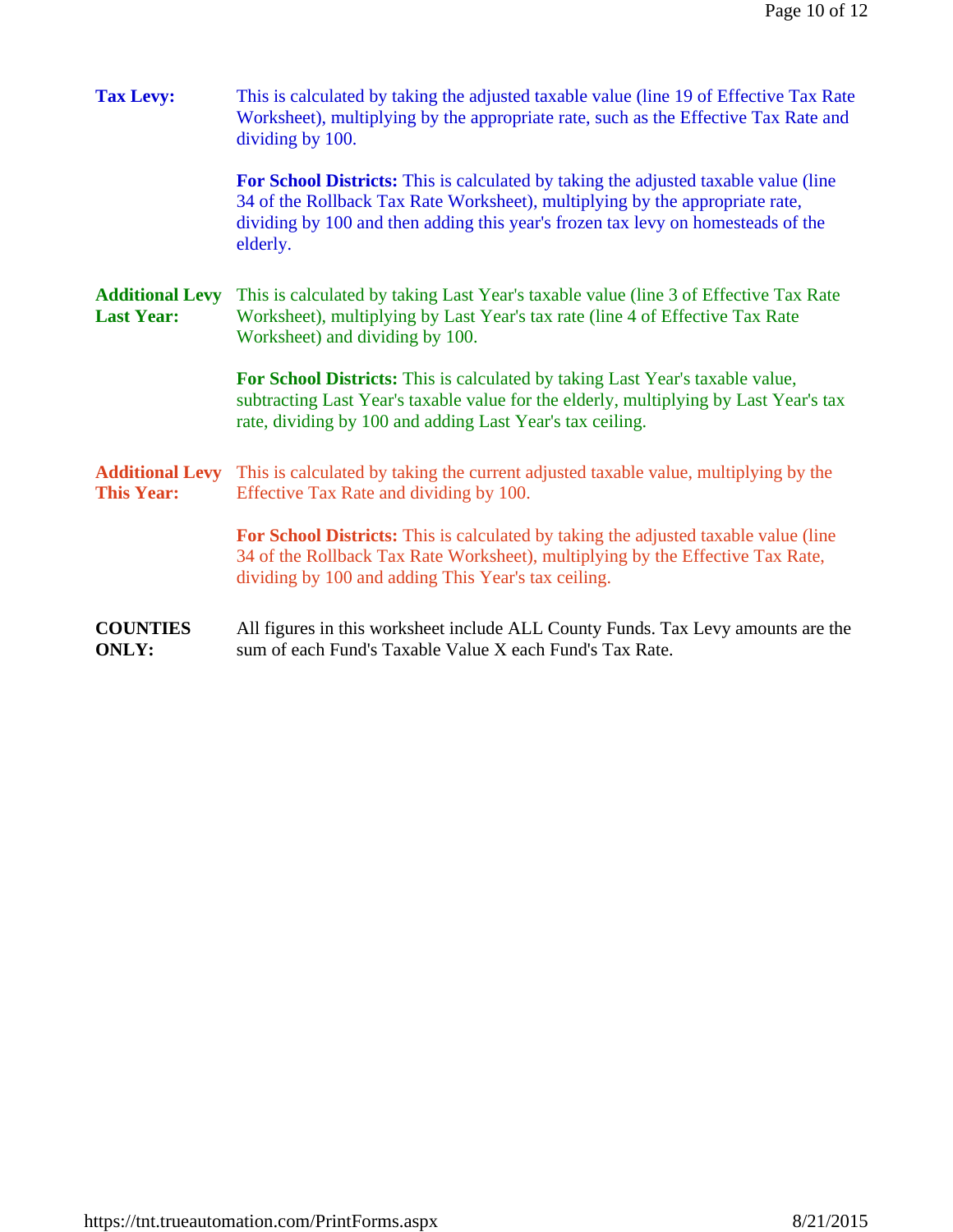#### **2015 Property Tax Rates in EVERGREEN UWC District**

This notice concerns 2015 property tax rates for EVERGREEN UWC District. It presents information about three tax rates. Last year's tax rate is the actual rate the taxing unit used to determine property taxes last year. This year's *effective* tax rate would impose the same total taxes as last year if you compare properties taxed in both years. This year's *rollback* tax rate is the highest tax rate the taxing unit can set before taxpayers can start tax rollback procedures. In each case these rates are found by dividing the total amount of taxes by the tax base (the total value of taxable property) with adjustments as required by state law. The rates are given per \$100 of property value.

| Last year's tax rate:                                 |                  |
|-------------------------------------------------------|------------------|
| Last year's operating taxes                           | \$1,056,606      |
| Last year's debt taxes                                | \$0              |
| Last year's total taxes                               | \$1,056,606      |
| Last year's tax base                                  | \$19,935,953,520 |
| Last year's total tax rate                            | 0.005300/\$100   |
| This year's effective tax rate:                       |                  |
| Last year's adjusted taxes                            |                  |
| (after subtracting taxes on lost property)            | \$1,061,339      |
| $\div$ This year's adjusted tax base                  |                  |
| (after subtracting value of new property)             | \$18,048,291,341 |
| =This year's effective tax rate                       | 0.005800/\$100   |
| This year's rollback tax rate:                        |                  |
| Last year's adjusted operating taxes                  |                  |
| (after subtracting taxes on lost property and         |                  |
| adjusting for any transferred function, tax increment |                  |
| financing, state criminal justice mandate and/or      |                  |
| enhanced indigent health care expenditures)           | \$1,061,339      |
| -This year's adjusted tax base                        | \$18,048,291,341 |
| =This year's effective operating rate                 | 0.005800/\$100   |
| $\times 1.08$ = this year's maximum operating rate    | 0.006200/\$100   |
| +This year's debt rate                                | 0.000000/\$100   |
| $=$ This year's rollback rate                         | 0.006200/\$100   |